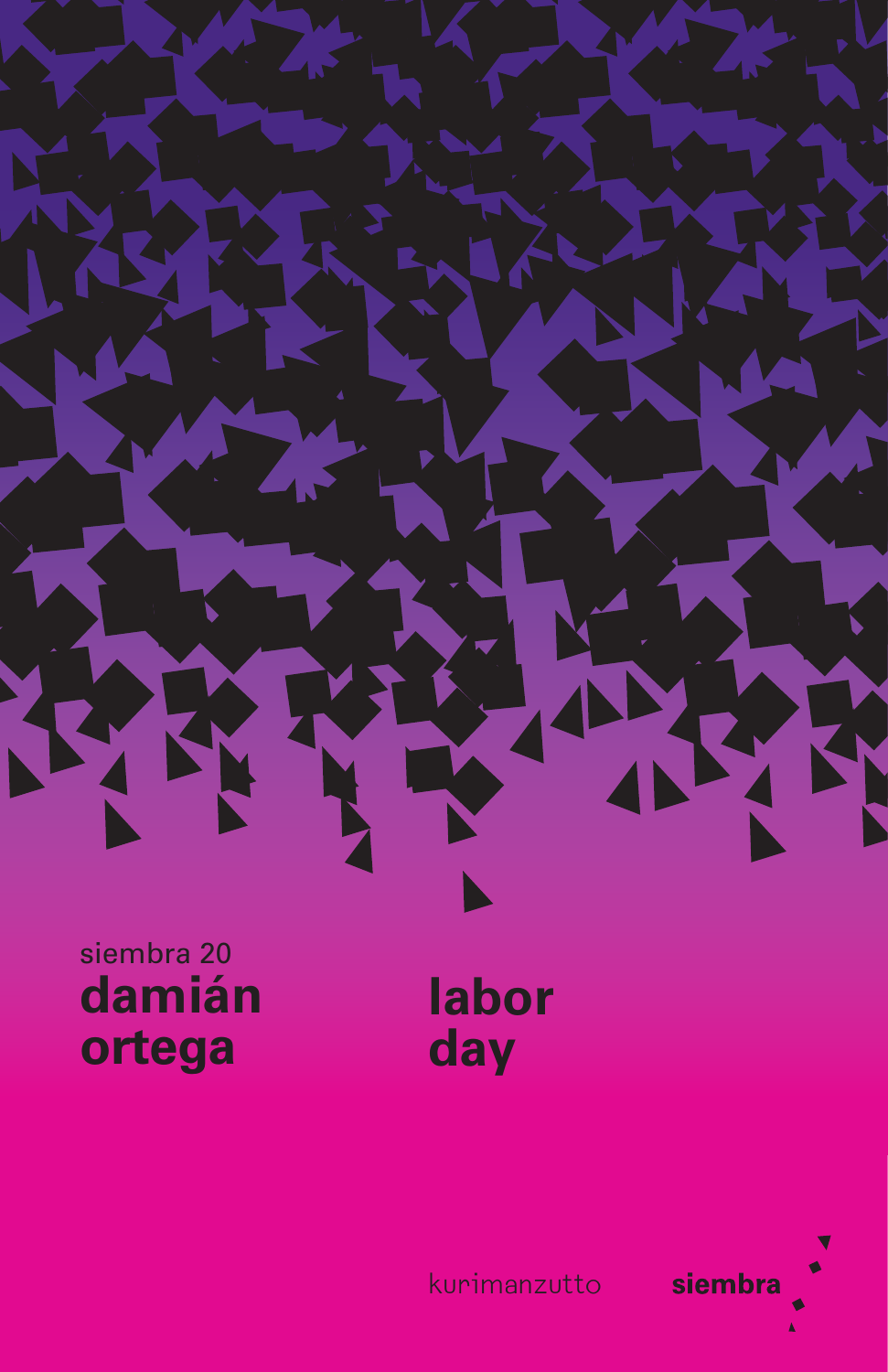Damián Ortega presents *Labor day* in Siembra 20, a set of works that were born from the continuous exercise of self observation that confinement meant for him. This pause led the artist to reconsider the modes of production of work and to seek solutions that would allow him to dispense with mechanical technology and work more from the domestic environment than in the workshop. In this search, which resulted in an introspective and cathartic game through manual work and self-representation, he began to use residual materials and objects of daily use. He created a body of playful, energetic and intriguing work in which traditional or manual techniques are mixed with organic elements and animal representations.

A series of embroidered works in which the artist reproduced covers of the newspaper La Jornada stretches along three walls. For Ortega, embroidery is an intimate, daily and silent activity, in which the mechanical movement of the hands generates a close relationship between the digital, or the manual, and the passage of time. He plays with embroidery as a graphic record of a day's work, while fixing and highlighting a specific event of the day it was created. With this series he explores a medium that combines relief with drawing and ventures into figurative representation. Through the process of appropriating an event, penetrating the canvas and translating an image into it in a capricious but at the same time methodical way, Damián Ortega generates material records that, placed next to each other, create a new visual and tactile narrative about the events depicted in the newspaper. Likewise, he addresses a personal concern about the omnipresence of the news in everyday life that accentuated in 2020.

In parallel, Damián presents a series of characters made from scraps of cloth and leather, organic elements, discarded materials and everyday objects, which materializes fears, conflicts or perversions that peeked during this period of self-observation. The two-dimensionality, delicacy and methodicality of the embroidery contrasts with the expressiveness and eloquence of this series of zoomorphic masks or sculptures whose nature is innocent and playful, but at the same time monstrous and somber.

This body of work is the result of an investigation with textiles that Ortega has carried out for many years, as well as the artist's curiosity about the tension that is generated between the notions of the natural and the cultural when manipulating the material. He also points to the dynamics of consumption and waste that are involved